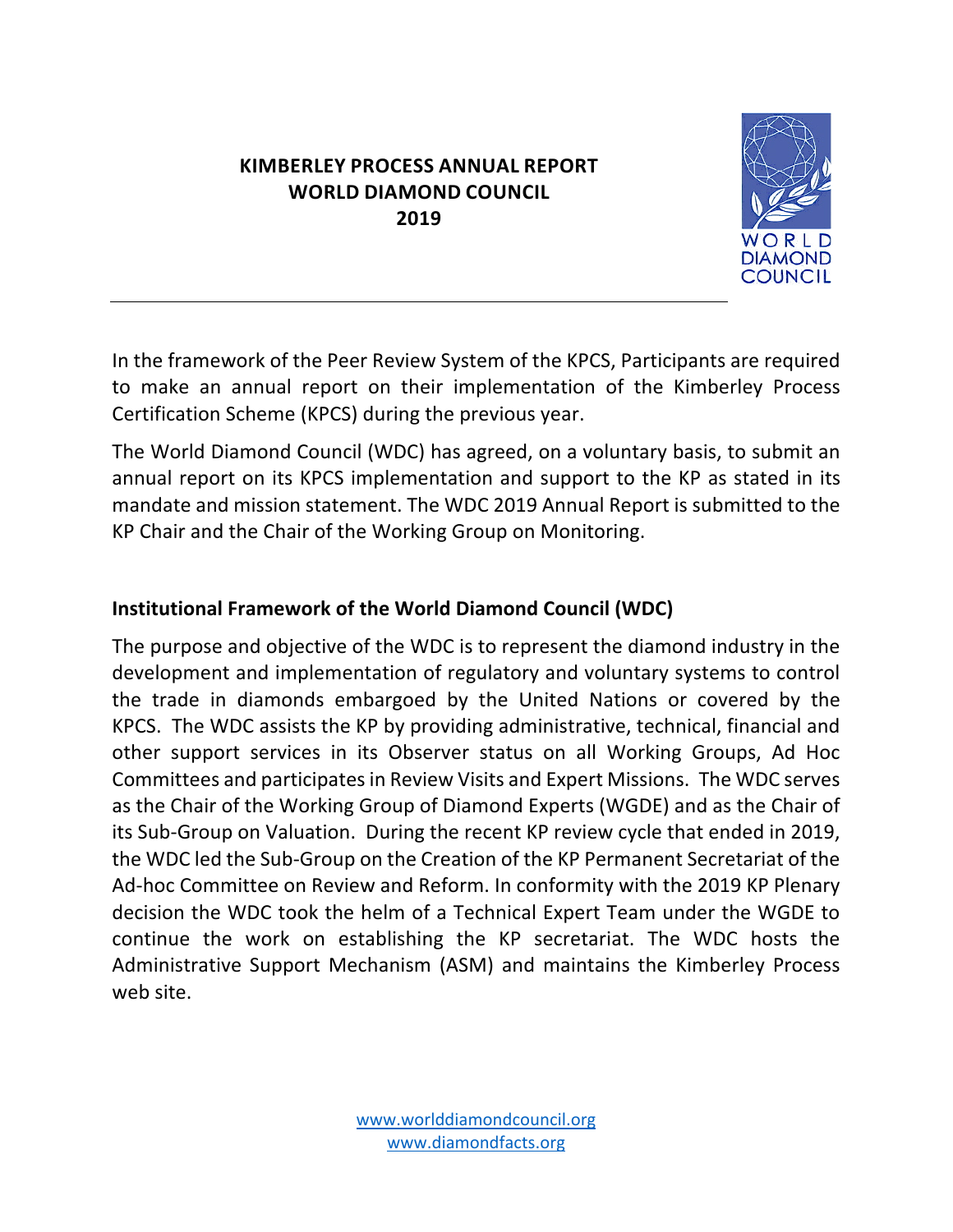# **Contact details/Contact persons of the WDC as regards the KP**

The WDC is governed by a Board of Directors, the composition of which is representative of all sectors of the trade with a broad geographic distribution. The 20 members of the Board of Directors are listed on the WDC web site: www.worlddiamondcouncil.org

The WDC Officers are:

- President Stéphane Fischler (president@worlddiamondcouncil.org)
- Vice President Edward Asscher (vicepresident@worlddiamondcouncil.org)
- Treasurer Ronnie VanderLinden, USJC (treasurer@worlddiamondcouncil.org)
- Corporate Secretary and General Counsel Udi Sheintal, Israel Diamond Institute (secretary@worlddiamondcouncil.org)
- Executive Director Marie-Chantal Kaninda (ed@worlddiamondcouncil.org)

#### **WDC International Headquarters Address**:

580 Fifth Avenue, Suite 613 New York, NY 10036 +243 81 265 35 19 +1 347 694 0124

#### **Members of the WDC**

The WDC currently has 36 core members, from every sector of the diamond industry, including extraction (mining), wholesale trading of diamonds, manufacturing, and retail sale of diamonds or diamond jewelry. Some of these members represent more than one company or organization. The WDC also has members who represent affiliated services, such as banks, diamond valuators and shipping companies. A list of all WDC members is available on its web site.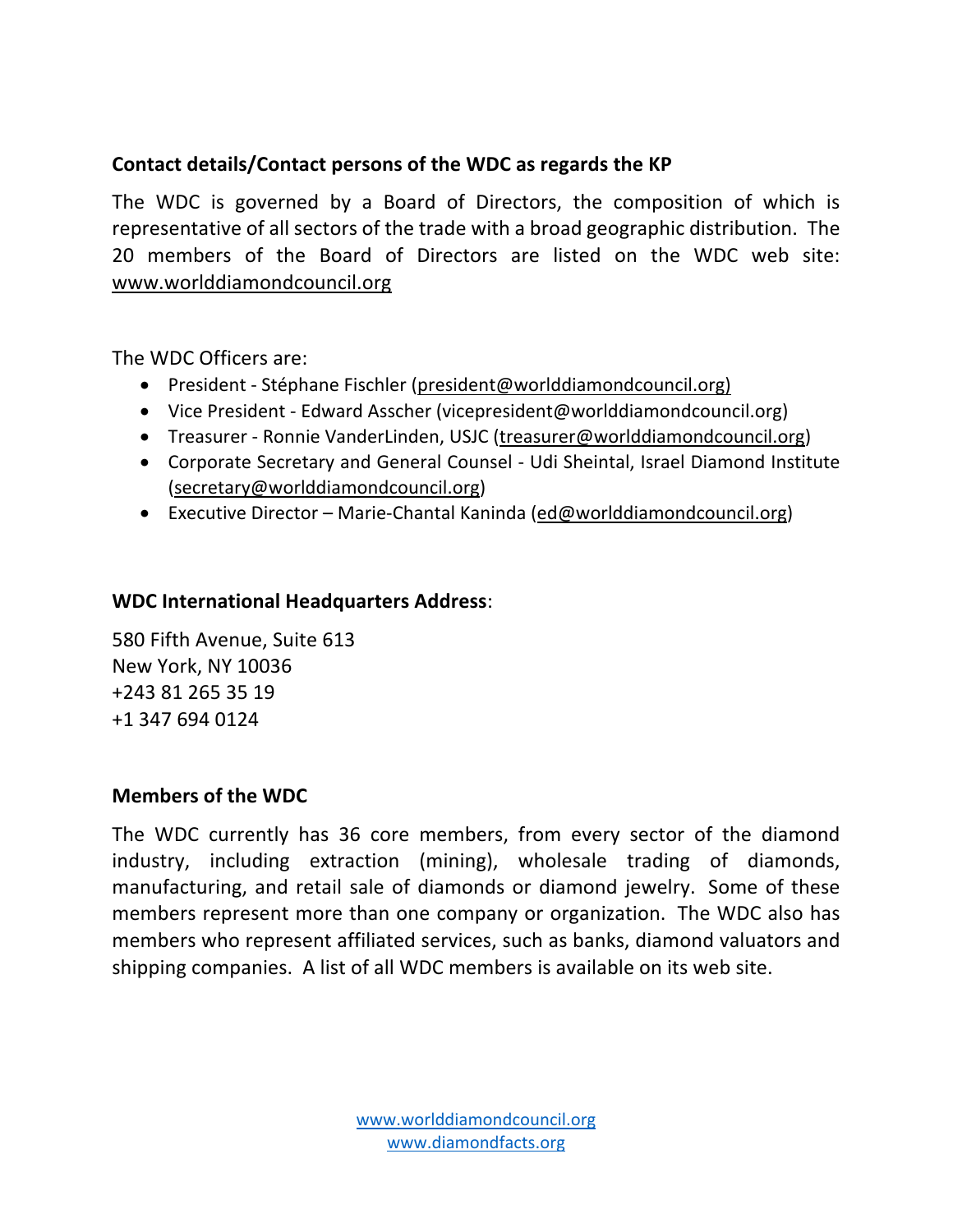## **Actions taken to support the KP in 2019**

During 2019, WDC continued its active participation in all Working Groups and Committees of the KPCS.

- 1. The WDC KP Task Force (KPTF) committee members and WDC Executive Director attended most KP Committees and Working Groups teleconference calls in 2019.
- 2. The WDC has been a member of all KP Committees and Working Groups and performed tasks as assigned and allotted by the Chairs of each Committee and Working Group including statistical analysis and annual report reviews.
- 3. WDC President represented the WDC at the following diamond and jewelry industry events where he highlighted KP engagement and WDC activities:
	- In New York, on March 1st 2019 when the UNGA adopted the KP Resolution but also took part in a panel on February 28th called "From blood diamonds to peace diamonds: conflict prevention through the Kimberley Process", organized by the EU, KP Chair 2018.
	- In Genval Belgium, on April 4th 2019 at the  $6<sup>th</sup>$  Forum of Africa-Belgium Business Week where CAR was the country under the spotlight. The President of CAR had a meeting with both the President and Executive Director of the WDC.
	- In Paris, on April 18th 2019 at OECD during the 14th Forum on Responsible Mineral Supply Chains – Panelist on the Diamond Session called "Diamonds – Looking Ahead".
	- In Dubai (DMCC), on September 25th 2019 at The Presidents' Meeting during a joint session of WFDB & IDMA where the President provided an update on the Review & Reform of the KP and WDC's priorities.
	- In Sochi, on October 23rd 2019 at The Russia-Africa Summit where he was a Panelist on the session "Russian-African Collaboration in the Diamond Industry" hosted by ALROSA.
	- In Gaborone, on November 5th 2019 during the Diamond Conference coorganized by the De Beers Group and the Republic of Botswana – Panelist on a session called "Consumer Confidence – the changing consumer landscape, trends and its impact on the diamond value chain".
	- In the Kingdom of Bahrain, on November 18th 2019 during the CIBJO Congress where he spoke during the Opening Session.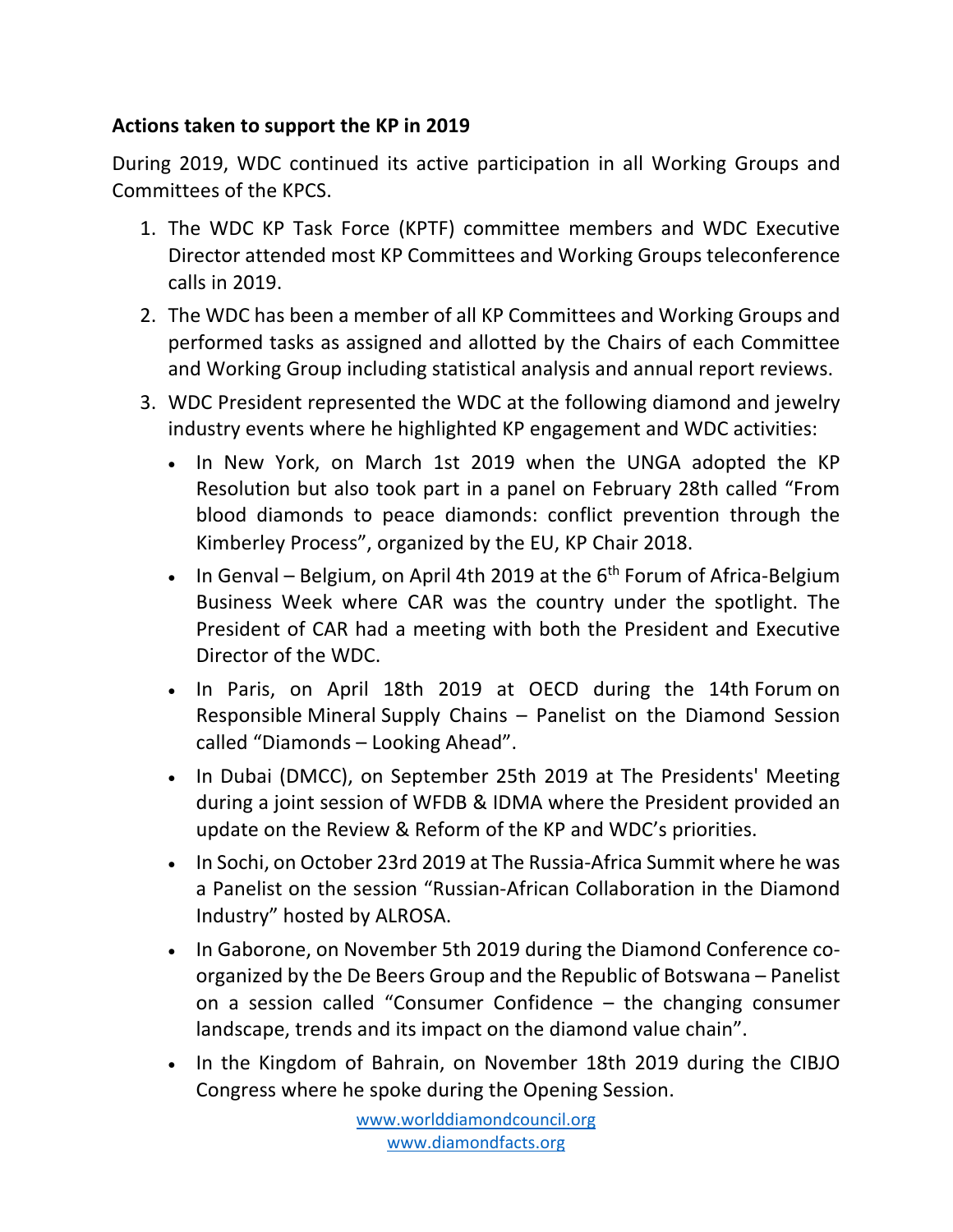- 4. WDC President spoke at the KP Intersessional and Plenary meetings, respectively in Mumbai and New Delhi and attended and/or organized meetings with the 2019 KP Chair and Vice Chair, ASM, KP working bodies' Chairs, KP Participants and Observers and various government officials.
- 5. WDC President, Executive Director and some members attended/participated in forums, meetings, calls with the Civil Society Coalition (CSC), in order to exchange on diamond governance and how best to strengthen the KP.
- 6. In cooperation with the 2019 KP Chair, WDC as the WGDE Chair organized two Special Forums on Diamond Terminology and on Diamond Origin and Identification on the margins of the KP Intersessional meeting in Mumbai and Plenary meeting in New Delhi respectively. WDC members attended and were panelists in the above-mentioned and other KP Intersessional and Plenary Special Forums, such as "Artisanal Mining - Small steps to larger Outcomes" and "Diamond Industry - Adapting to change".
- 7. The WDC held bilateral meetings at the KP Intersessional in Mumbai and at the KP Plenary in New Delhi with various KP Participants (country representatives) and with Observers.
- 8. The WDC held meetings with the Civil Society, respectively at the OECD forum in Paris, at the KP Intersessional meeting in Mumbai and at the KP Plenary meeting in New Delhi during the Observers' Forum. The meetings had representatives from CSC.
- 9. Internally, the WDC has a KP Task Force Team who held 4 meetings in 2019.
- 10.The WDC sat on the 4 Sub-groups of the Ad Hoc Committee on Review and Reform:
	- Permanent Secretariat, led by the WDC, represented by Peter Karakchiev
	- Update of the Core Document, represented by Udi Sheintal on behalf of the WDC
	- Strengthening of Peer Review Mechanism, represented by Karla Basselier on behalf of the WDC
	- Multi Donor Fund, represented by the Executive Director, Marie-Chantal Kaninda on behalf of the WDC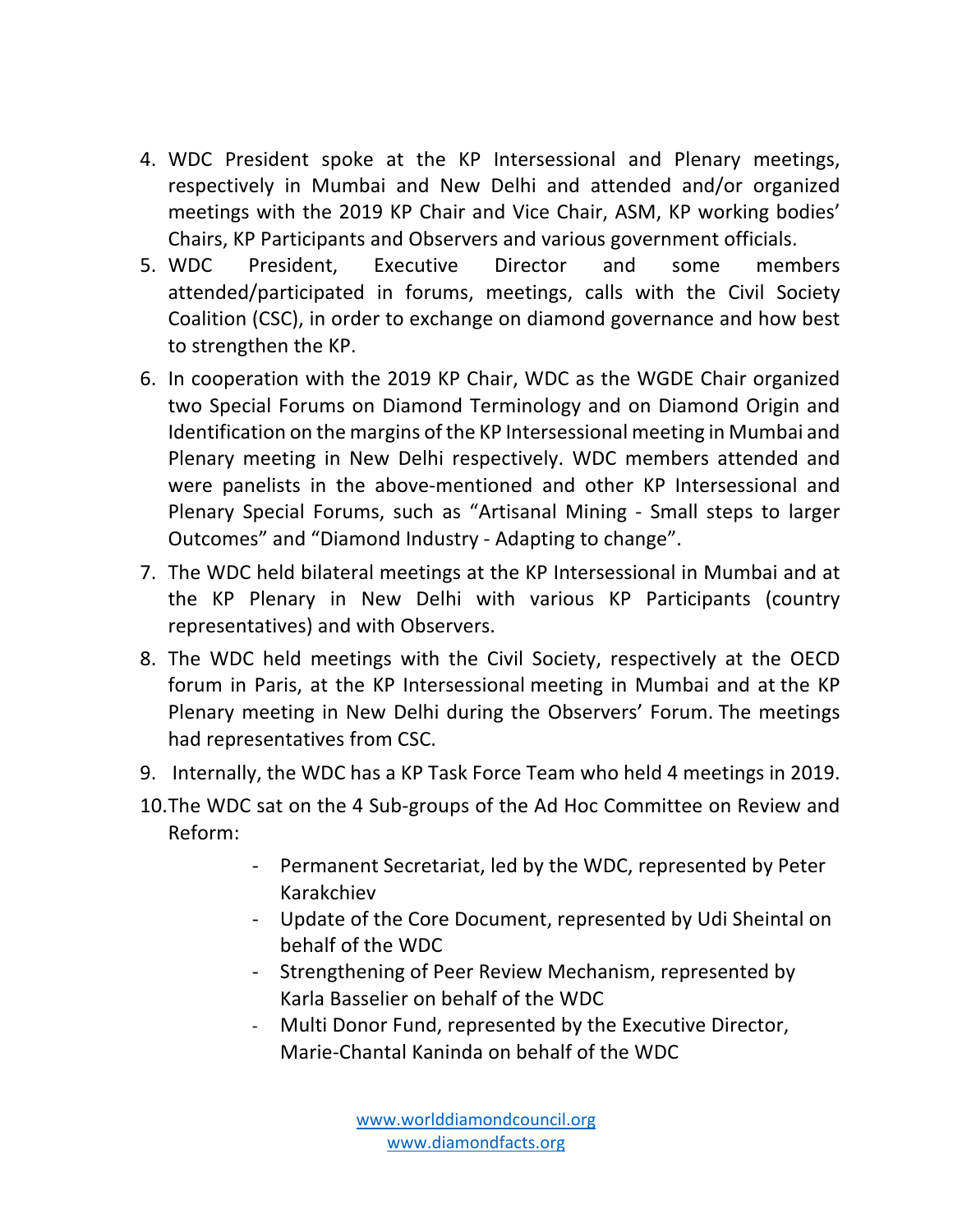- 11.The following WDC members participated in Review Visits/Missions in 2019:
	- a. Switzerland ALROSA
	- b. Singapore AWDC
	- c. UK WDC President
	- d. Canada ALROSA
- 12.WDC representatives, Udi Sheintal and Damian Gagnon, continued to serve on the CAR MT, as requested in the Administrative Decision on CAR and subsequent Operational Framework. The WGDE Chair and other technical experts support the CAR MT through examination and monitoring of export shipments from CAR.
- 13. Peter Karakchiev, on behalf of the WDC served as chair of the WGDE and assisted with efforts related to WGDE Sub-Group on Valuation.
- 14.WDC actively contributed to the continued Review and Reform cycle of the KPCS by submitting extensive proposals concentrating around:
	- Revision of KP Core document
	- Strengthening of the KP Peer review system
	- Creation of a Permanent KP Secretariat Chaired by the WDC

#### **Administrative Support Mechanism**

As noted in the 2015 KP Plenary Final Communiqué, the 2015 KP Chair, upon approval of the KP Plenary, extended the ASM mandate until Plenary 2019, to continue its role in hosting and implementing the Administrative Support Mechanism for services which are administrative in nature. The ASM, through members of the WDC, continued to voluntarily undertake the designated tasks including:

- Antwerp World Diamond Centre Central Focal Point of the ASM including Knowledge Management, Institutional Memory and KP web site hosting and maintenance
- Gem and Jewelry Export Promotion Council of India Logistical support for KP Chair, KP Vice Chair, Chairs of WGs and Ad Hoc committees
- Israel Diamond Institute Communications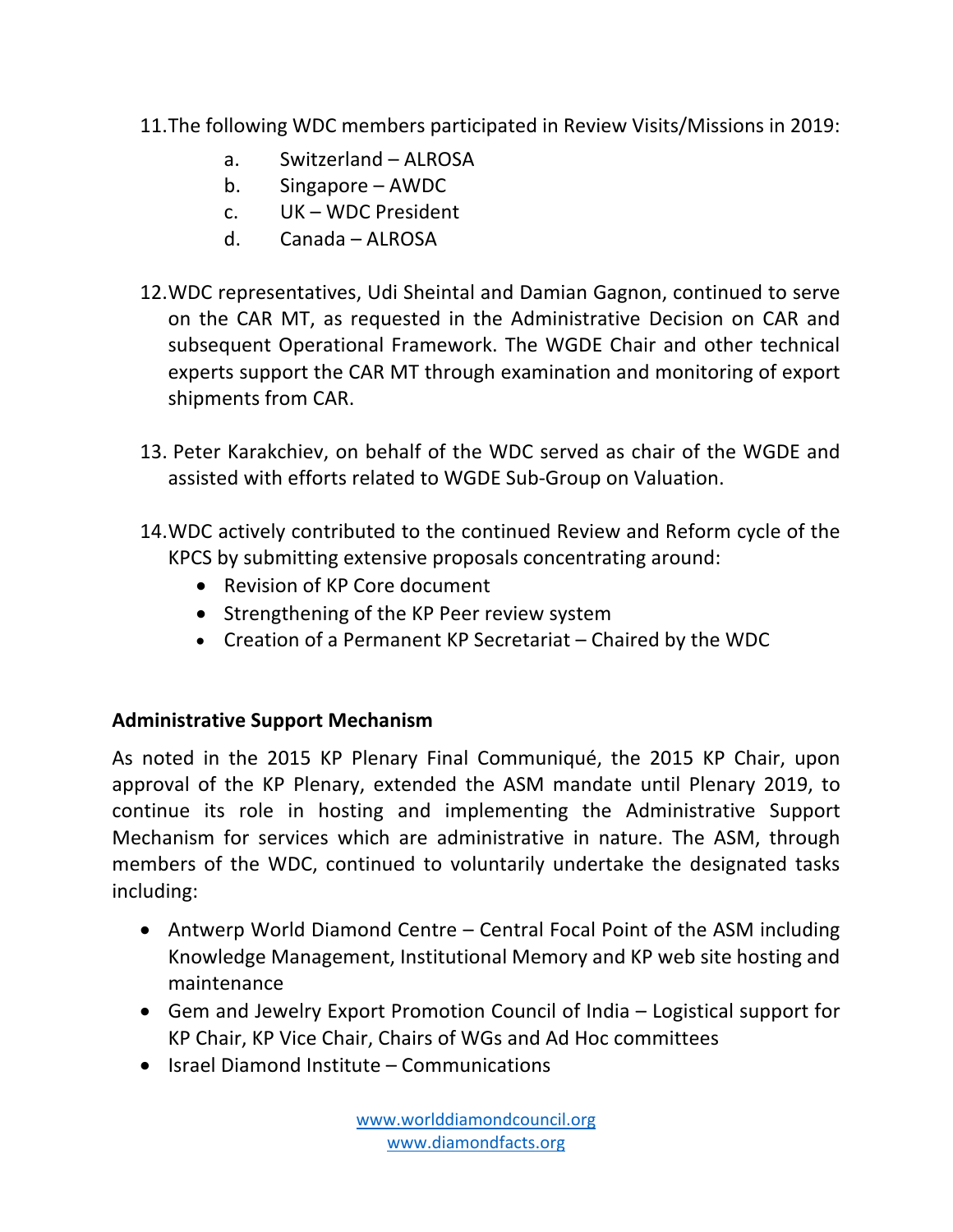• Diamond Development Initiative (an Independent Observer, not a member of WDC) brings its Technical and Professional Assistance.

2019 activities of the ASM continued as performed in 2018, specifically:

- Provide communications services for the KP Chair and Chairs of the Working Groups and Committees facilitating all messages sent to Participants and Observers of the KPCS.
- Provide administrative support to the Working Groups, Committees, Ad Hoc Committee and the CAR Monitoring team.
- Through the hosting and maintenance of the web site, provided an enhanced compilation of KPCS official documents, final review visit reports and annual reports.
- Collection of minutes of all working group telephone conference calls and meetings, follow-up on submission of reports, questionnaires, upon request of Chairs of the Working Groups and Committees.
- Administrative and support services prior to, and during the Intersessional and Plenary meetings in Mumbai and New Delhi, which included registration, visa coordination, session agendas, etc.
- Meetings with the KP Vice Chair at the Intersessional and Plenary meetings to assist with smooth transition to 2020 chairmanship.

# **Other WDC initiatives in 2019**

- The 2018 WDC KP Annual Report was submitted on time, and the report was uploaded onto the public side of the KP web site.
- The WDC attended the High-Level Workshop on Regional Cooperation in Central Africa, organized by the Working Group on Artisanal and Alluvial Production, in Kinshasa, DRC, in April 2019.
- WDC held its Board Meeting and Annual General Meeting in Antwerp, Belgium on October 3rd to discuss the WDC Strategic Plan and further KP engagement, relating to the last year of the KP Review Cycle.
- The WDC continued its work of developing the updated System of Warranties – system of industry self-regulation that extends the effectiveness of the KPCS beyond the export and import of rough diamonds and covers domestic trade, encompassing all the segments of the diamond